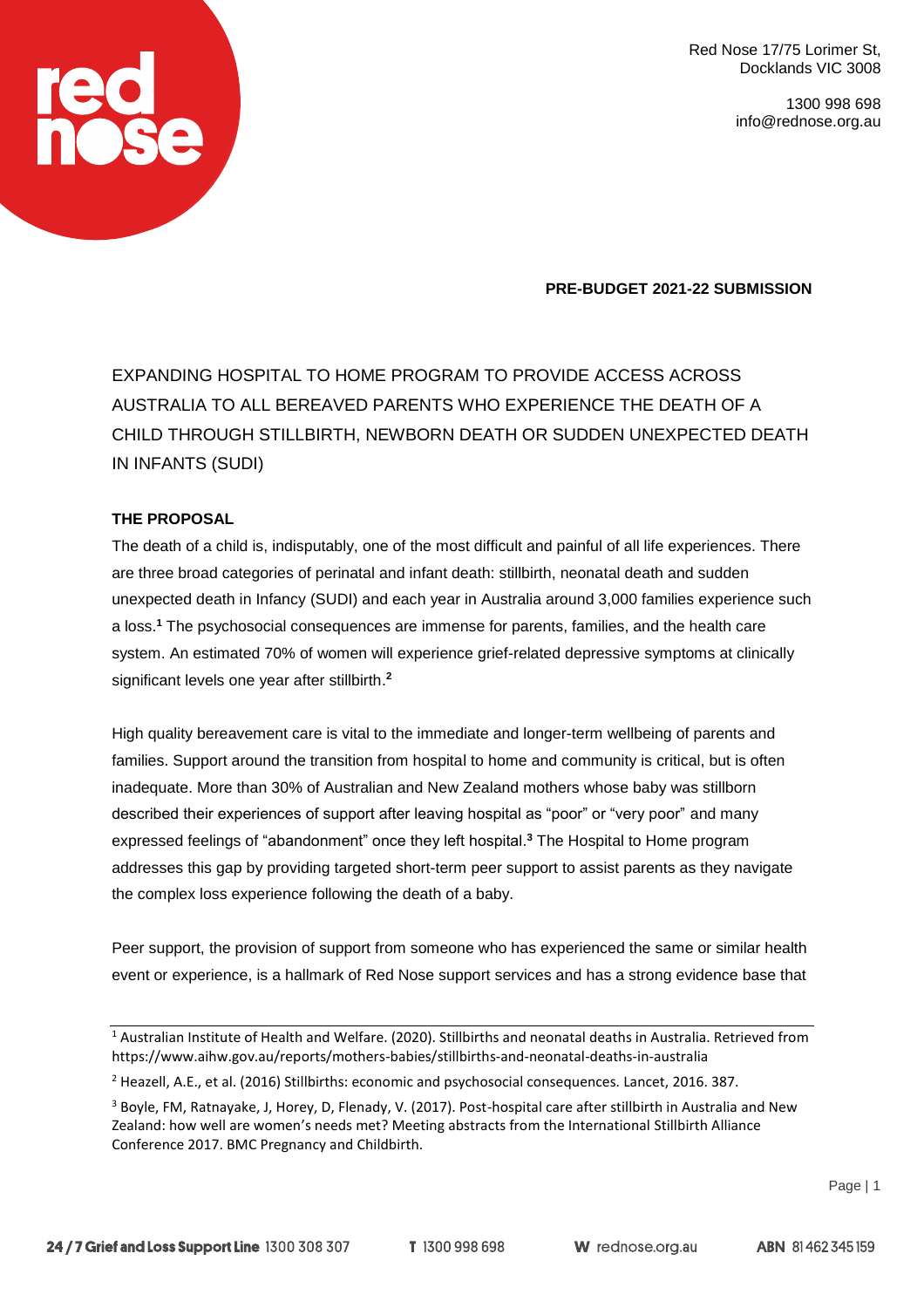> 1300 998 698 info@rednose.org.au

shows multiple benefits for those dealing with sudden loss, including reduced grief symptoms, improved well-being, and personal growth. **<sup>4</sup>** Collaboration between a hospital and peer supporters is an innovative approach that has been shown to produce positive outcomes for bereaved mothers. **5**

Red Nose requests Government to consider funding the expansion of the currently funded Hospital to Home program from the 5 pilot sites to all Australian parents experiencing stillbirth, newborn death, or SUDI.

### **BACKGROUND**

Sands Australia, now merged with Red Nose Limited, was fortunate to receive funding from the federal Department Health to pilot Hospital to Home at 5 pilot sites (one hospital per mainland state). The program uses Bereavement Outreach Workers, who have experienced perinatal loss themselves, to provide both practical and emotional support in the critical acute stages of grief following perinatal loss through a model based on continuity of care. This program is funded through to November 2021.

The program was developed following feedback from bereaved families who stated how isolated and confused they felt following the death of their baby and suggested many situations where help was wanted in the immediate aftermath of their loss; particularly from those who had experienced a similar loss and who genuinely understood.

### **EMERGING IMPACTS OF THE FORMATIVE PILOT**

COVID-19 has created challenges in terms of getting into hospitals, but the program has proven to be a robust model of support for bereaved parents in the critical acute stages of grief following a stillbirth or newborn death and has in fact been enhanced by the adaptations made to facilitate remote support. Necessary changes to in-hospital care due to the pandemic have seen increased reliance on Red Nose services and we have responded rapidly to meet the needs of bereaved parents and their care providers.

Page | 2

<sup>4</sup> Bartone, P. T., Bartone, J. V., Violanti, J. M., & Gileno, Z. M. (2019). Peer support services for bereaved survivors: a systematic review. OMEGA-Journal of Death and Dying, 80(1), 137-166.

<sup>5</sup> Aho AL, Åstedt-Kurki P, Kaunonen M. Peer supporters' experiences of a bereavement follow-up interventionfor grieving parents. OMEGA-J Death Dying. 2014;68(4):347–66.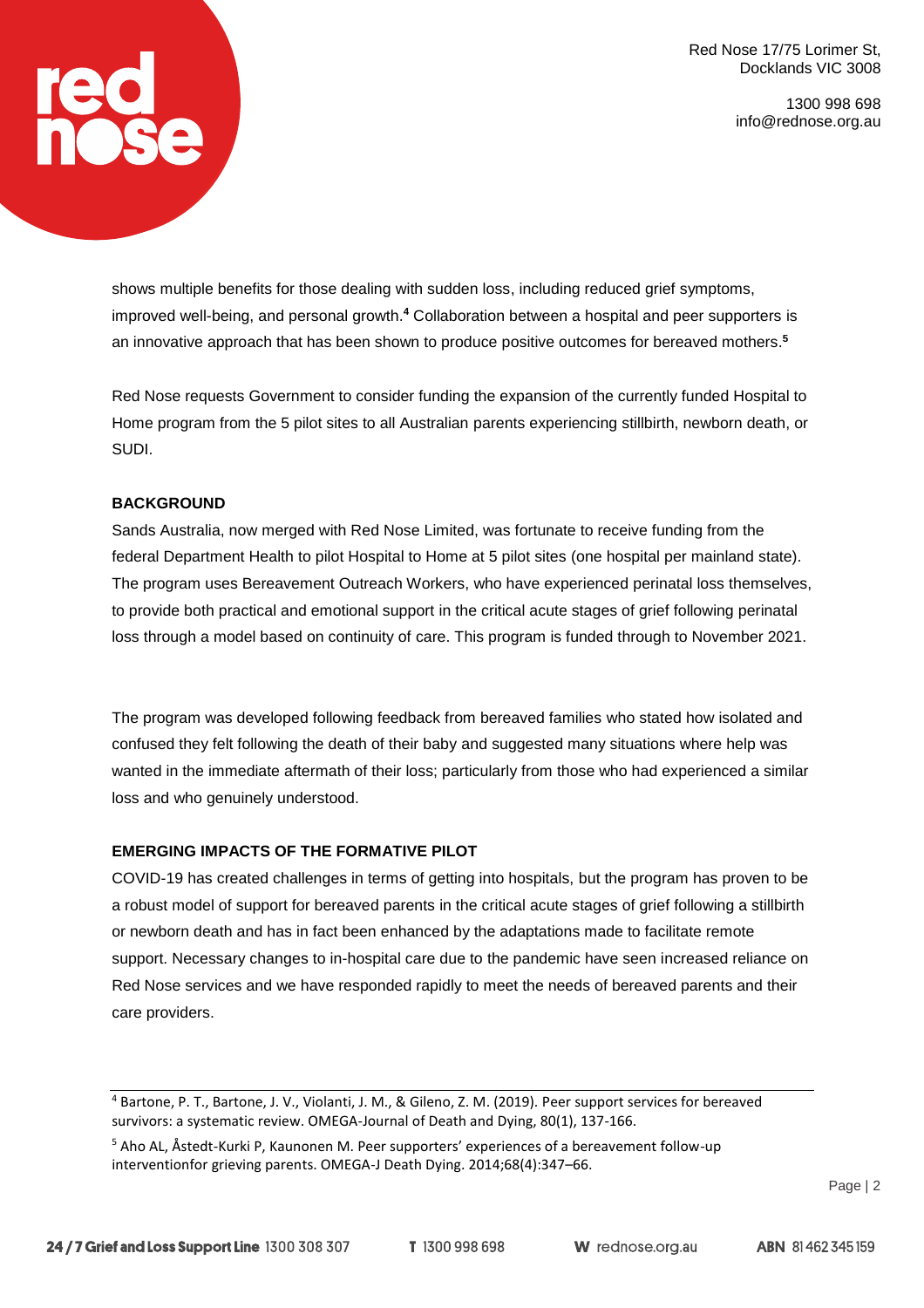> 1300 998 698 info@rednose.org.au

An external evaluation partner from The University of Queensland is evaluating the pilot that will provide formative information about implementation to guide ongoing service development and refinement of the program. External evaluation will also be conducted for the expansion project.

**red<br>nose** 

Strong interest in the Hospital to Home pilot has been expressed by hospitals outside of the pilot study, particularly rural hospitals where families have no local support services, as well as service providers in the funeral and community health sector, supporting the increase of access to the program.

Emerging themes are beginning to show in the pilot amongst the families who are currently being supported in the program indicating that the program has effectively provided individualised and targeted support and have made significant impacts. Examples include:

- Supporting families to attend follow-up medical appointments and assistance with information retention
- Helping a family make funeral arrangements when social workers couldn't get in contact with the parents and their baby had been at the hospital morgue for 6 weeks.
- Assisting families to return to work and completing Centrelink forms
- Supporting CALD families without extended family in Australia
- Companioning parents who have experienced significant birth trauma
- Supporting mothers who have expressed the intent to self-harm
- Providing parents with information and assistance to guide their other children through grief.

Connections with local community groups have enhanced the pilot and given the program team an understanding of the diverse needs of the parents accessing the program. Examples include SydWest Multicultural Services (in NSW) for CALD families and Rainbow Families Victoria for LGBTIQ families. We have also engaged a Community Education Officer from Centrelink to help the team understand how to help families navigate Centrelink processes and systems.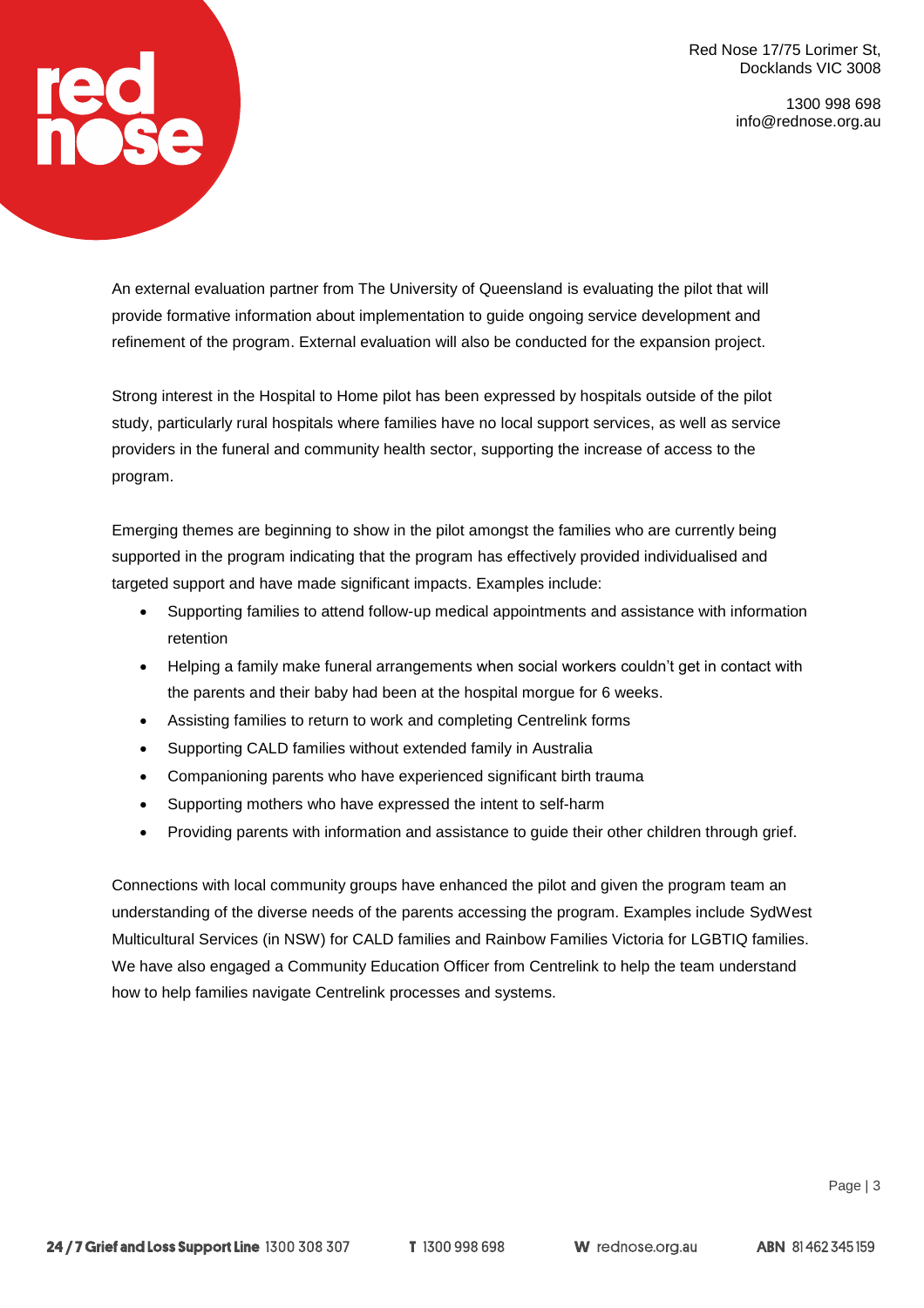> 1300 998 698 info@rednose.org.au

#### **REQUEST OF GOVERNMENT**

**red<br>hose** 

Red Nose has seen a dramatic increase in demand for service over the last twelve months with a 49% increase in new clients accessing the service and a 55% increase in the number of support sessions being delivered. We are requesting funding to expand from 5 pilot sites targeting 250 bereaved parents to open up access to the program for all bereaved parents across Australia.

Using the learnings, we have gained from the pilot we can adapt the service model to increase reach to bereaved parents in need of support in the acute stages of grief. We propose to supplement our program delivery team of paid outreach workers with a team of highly trained parent supporter volunteers to expand delivery under a blended model of care using outreach and remote support. To ensure performance monitoring and reporting of outcomes we would once again engage an external evaluation partner from The University of Queensland to evaluate the project.

Following is the estimated cost to Government for the proposed expansion of Hospital to Home over a 12-month period. We would welcome a multi-year commitment from Government.

| Project Management Team (National Manager, Bereavement<br>Outreach Workers, Intake Officer)                 | 564,561 |
|-------------------------------------------------------------------------------------------------------------|---------|
| Counselling                                                                                                 | 118,526 |
| Mobile phones / duress technology                                                                           | 10,272  |
| Case Management System support & maintenance                                                                | 10,800  |
| Travel (outreach)                                                                                           | 74,488  |
| Admin (rent, utilities, office supplies, printing, governance and<br>auditing)                              | 126,547 |
| Supervision                                                                                                 | 5,000   |
| Evaluation                                                                                                  | 40,000  |
| <b>Comms and Marketing</b>                                                                                  | 20,000  |
| <b>TOTAL:</b>                                                                                               | 970,194 |
| Red Nose in-kind contribution (the training, recruitment and<br>utilisation of volunteer parent supporters) | 564,561 |

#### **ESTIMATED COST TO GOVERNMENT**

**W** rednose.org.au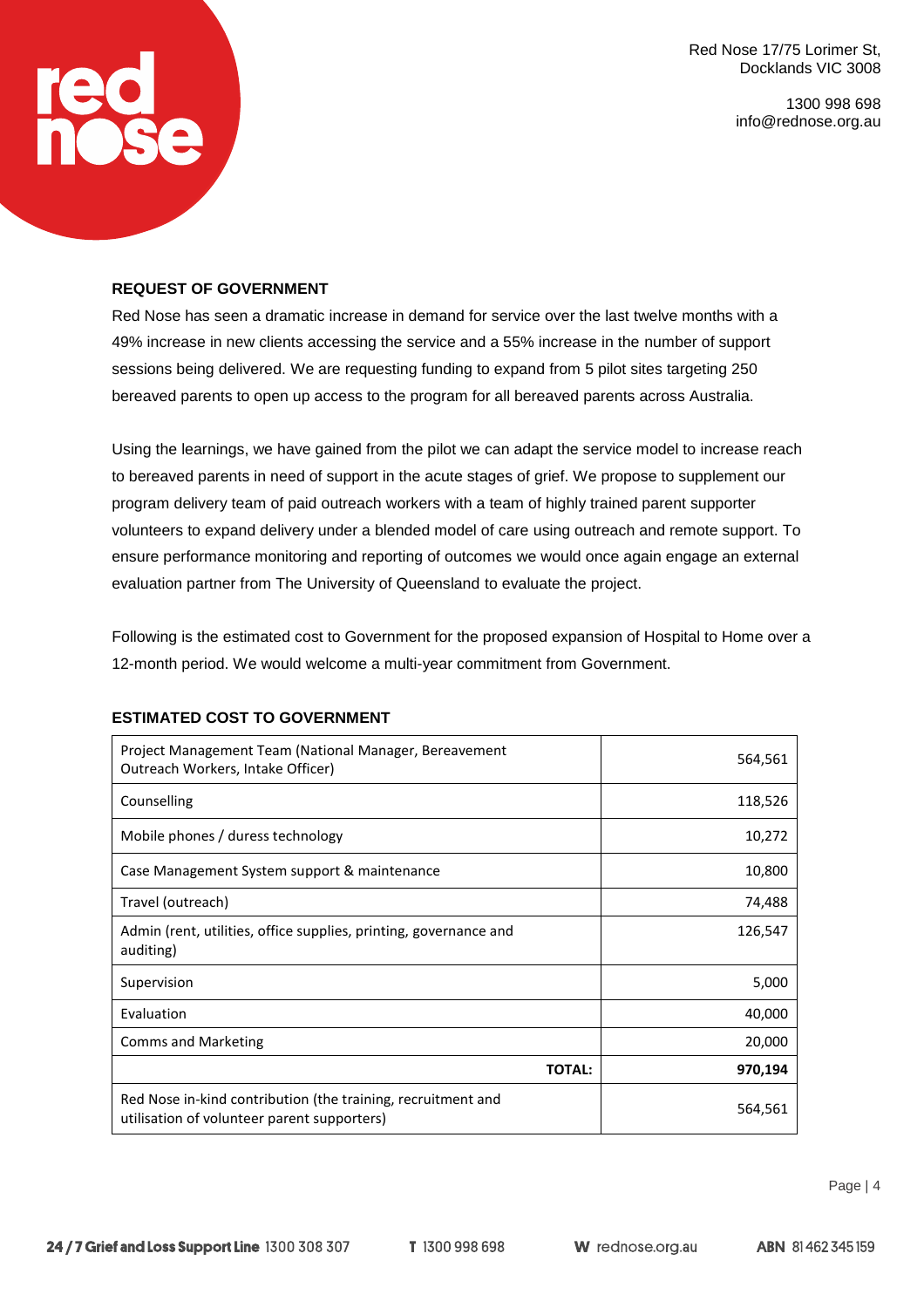> 1300 998 698 info@rednose.org.au

#### **EXPECTED IMPACTS AND BENEFITS**

**rega** 

Stillbirth and newborn death create enormous psychological and emotional tolls on parents, with an estimated 60 to 70 per cent of mothers experiencing grief-related depression one year after their baby's death.

Appropriate and effective support is vital to reducing the adverse psychological and social consequences of stillbirth, newborn and infant death. Ensuring bereaved parents receive the right care at the right time has important benefits for parents and families and for the health system. Early and appropriate support is likely to prevent, manage or help resolve issues that may be associated with longer term mental health problems and the need for higher level services. Peer support offers numerous benefits and has been shown to be a cost-effective service intervention with likely costsavings for the health system.<sup>6</sup>

This project is based on a family services model of care and will extend the reach of peer support for bereaved parents while addressing the ongoing health systems challenge of improving the interface between hospital and community.

By initiating early intervention in the critical and acute stages of grief the program has the capacity to positively impact on one's individual grief experience, parenting andrelationships whilst reducing the risk of family breakdown, family violence and the onset of adverse mental health co-morbidities.

# **ALIGNMENT WITH NATIONAL STILLBIRTH ACTION AND IMPLEMENTATION PLAN**

The Hospital to Home program aligns with the National Stillbirth Action and Implementation Plan, in particular the priority of improving holistic bereavement care and community support following stillbirth. Expanding Hospital to Home to provide access to the program for all bereaved parents across Australia will provide a cost-effective way to support bereaved parents during the acute stages of grief and connect them to ongoing supports and specialist services as required.

<sup>6</sup> Peers for Progress. (2014). Global Evidence for Peer Support: Humanizing Health Care. In Report from an International Conference hosted by Peers for Progress and the National Council of La Raza. Leawood, KS: American Academy of Family Physicians Foundation.